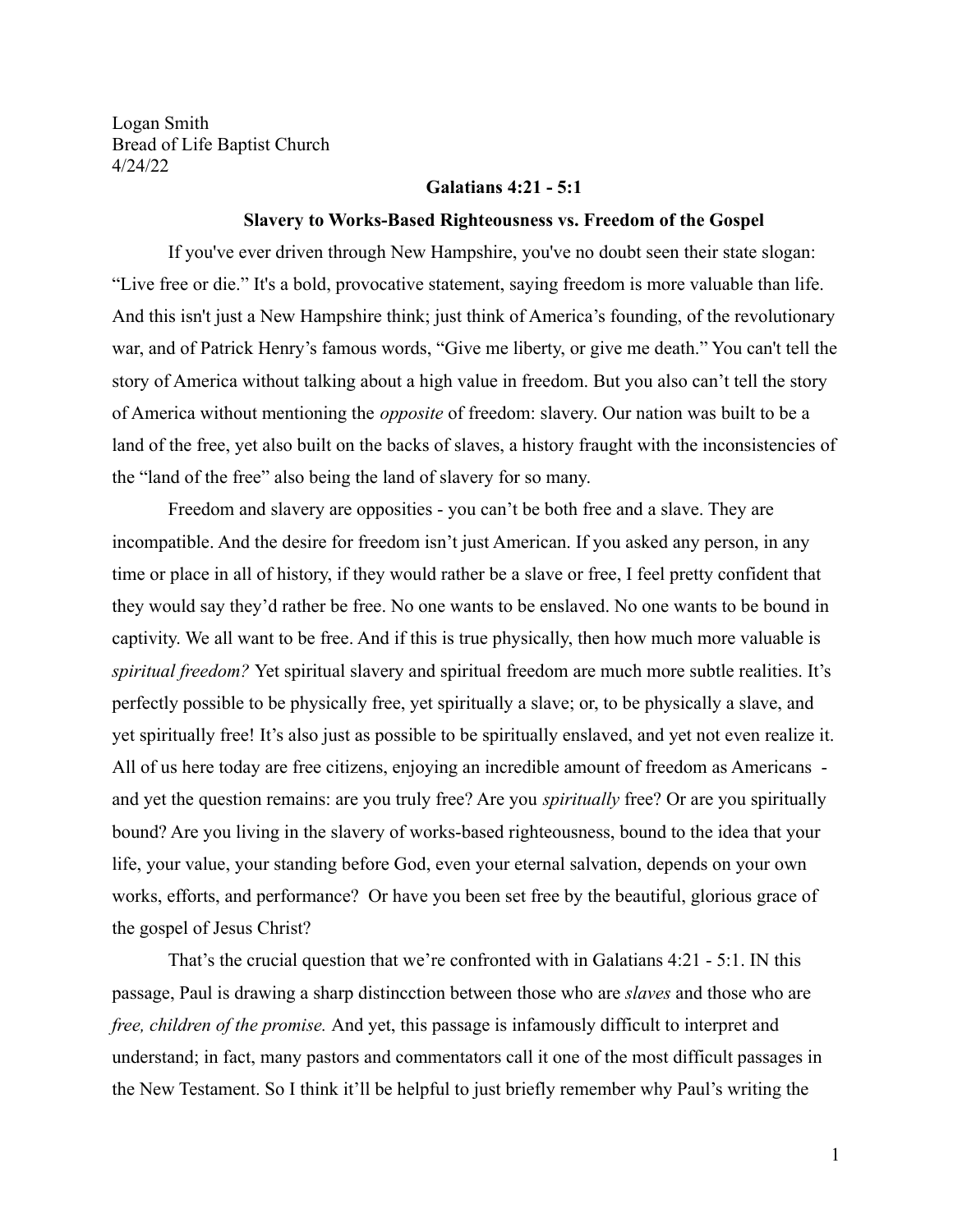letter to the Galatians and what he's saying in it. Paul shared the gospel and planted churches in Galatia, a region outside of Israel. But then, false teachers came down from Jerusalem - Jews who claimed to believe in Christ, but began to tell these new, Gentile Christians that to *really* be saved and be part of God's people, they needed to become good Jews, by being circumcised and obeying the Law of Moses. So Paul is writing this letter, telling the Galatians - and us! - that *this is not true,* but is actually a *denial* of the true gospel of Jesus Christ, that salvation is by free grace through faith in Christ alone, not works of the Law! In chapter 2, Paul told us that we are justified - declared righteous - before God by faith alone, not by works. In chapter 3, we saw that true sons of Abraham - those who inherit eternal life as GOd's people - are not ethnic Jews, nor even those who obey the Law, but those who trust in Christ alone! In chapter 3 and 4, Paul has drawn a contrast between being *slaves* and *sons -* showing us that the law brings slavery, whereas faith in Christ makes us sons of God and heirs of the promise! And now, this theological argument Paul is making comes to a climax at the end of chapter 4. He has just warned the Galatians that if they listen to the false teachers and become slaves of the law, thinking that righteousness and salvation comes through faith in Christ *plus* works and obedience, then they will not be saved at all! Paul yearns for them to cling to the gospel and not go back to slavery.

So, he asks, in v.21, "Tell me, you who desire to be under the law, do you not listen to the law?" Paul is about to continue his theological argument, showing that even the Old Testament Scriptures themselves, the books that give us the Law, make it very, very clear that salvation comes not from works of the law, but through faith in the promises of God. He draws a clear contrast here between those who are *slaves to the Law* and those who are *free children of the promises of God*. First, we'll see Paul's complex, yet powerful argument in verses 22-27. Then, we'll see how Paul applies these glorious truths to the Galatians, and how they apply to our lives today as well, in verses 28 - 5:1.

First, let's unpack Paul's difficult argument, which we can summarize as…

# **I. We are Either Slaves to Works-Based Righteousness or Free Children of the Promise (4:21-28)**

Paul's argument here is dense, but he's essentially drawing contrasts: between two women - Sarah and Hager; two sons - Isaac and Ishamel; between two covenants - the law covenant of Moses, which was a covenant of works, and the Abrahamic covenant, a covenant of grace, which is ultimately fulfilled in the New Covenant of Christ. And his point is that the old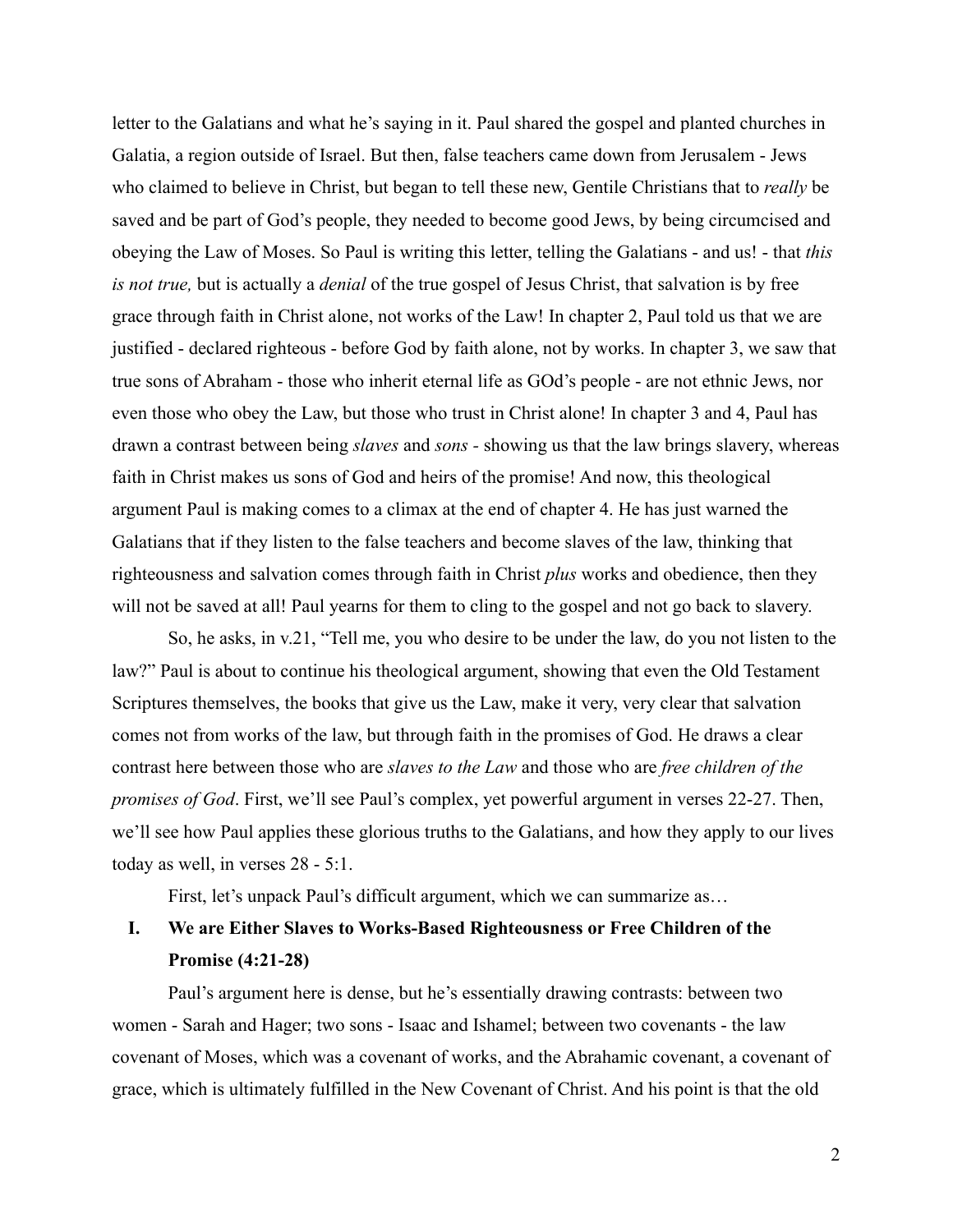covenant of works gives birth to children of slavery, while the covenant of grace in Christ gives birth to children who are free, heirs of the promises of God. That's the point Paul is making. And he's doing it by looking back at passages from the Old Testament, dealing with Abraham, his wives, and his sons. But as I said, his argument here is very complex and a little hard to follow. So let's break it up a little. Paul reminds us of the facts of the story, in verses 22-23, then interprets it in light of the rest of Scripture in verses 24-27.

First, we're given the plain facts of the story of Abraham's two sons, Isaac and Ishamel, as we see it in Genesis 19-21. Verses 22-23 say, "For it is written that Abraham had two sons, one by a slave woman and one by a free woman. But the son of the slave was born according to the flesh, while the son of the free woman was born through promise." Paul has already spoken a lot about Abraham in the book of Galatians. We've seen that God promised Abraham that his offspring would be God's people, inheriting God's promised land, and would receive God's promised blessing - even making it available to all the nations of the earth! Paul has made very clear (in Galatians 3) that the offspring was always Christ, who brings the blessings of salvation to all who trust in Him! But in Genesis, God's promise to Abraham begins to be fulfilled with the birth of a promised son. You see, Abraham was very old, and his wife Sarah was very old, too; she had been barren all her life, and was now so old that it was physically impossible for her to give birth. God promised to bring about these glorious blessings through Abraham's offspring, yet he had no children! And the whole point, of course, was for Abraham and Sarah to have faith, to trust God to make good on his promises. Yet they grew impatient. They started to doubt. They decided that God needed some help, that they needed to take matters into their own hands and bring about God's promises *through their own efforts* - through the flesh*.* And so, Sarah gave Abraham her maidservant, Hagar, to Abraham as a second wife. Hagar bore Abraham a son - Ishmael. Yet this was not the child of promise - not brought about by the miraculous work of God, but by the flesh, by human schemes, efforts, and will. Furthermore, this child was not the free heir of Abraham, but a slave, being born to the slave woman, Hagar.

But Abraham eventually had a second son - Isaac. And this son wasn't born to Hagar, but to *Sarah,* the old, barren, childless woman! THis birth defied physical, natural biology - it was impossible for Sarah to have a child in the flesh! Yet this was not a child of the flesh, but a child of promise. Isaac was born because God kept His promise and did the impossible! Abraham and Sarah couldn't do anything to keep God's covenant - all they needed to do was trust God to do it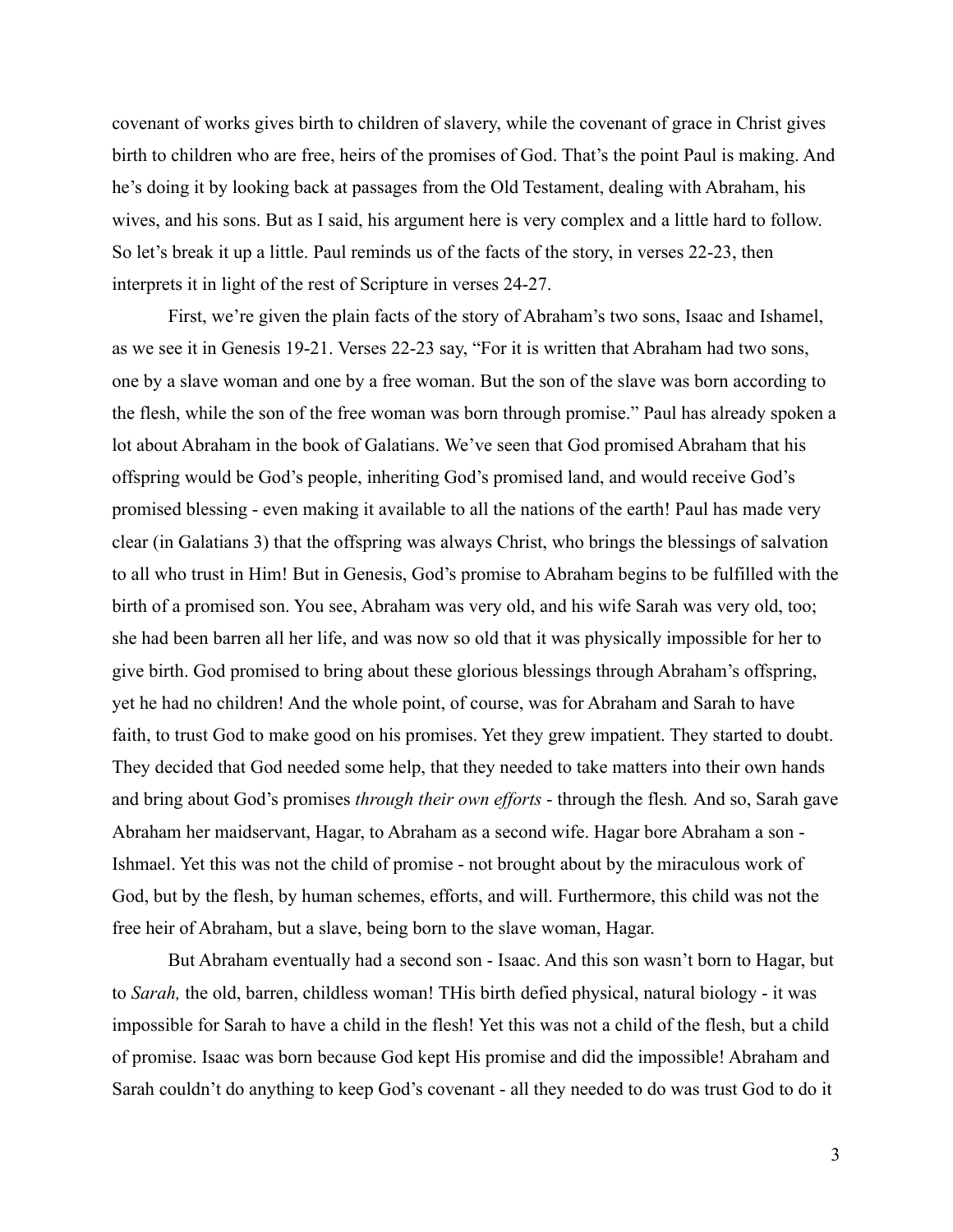for them! So right there in the story itself we see that principle very clearly: Ishmael was born as a result of their lack of faith in God, trusting in themselves, in their flesh, while Isaac was the "child of the promise," born by the power of God, not man, according to GOd's promise of grace, received through faith, not by the flesh.

Next, Paul begins to interpret the significance of this passage further, saying, "Now this may be interpreted allegorically." So this is where the passage starts to get hard. The first difficulty is Paul's use of the word "allegory." The word "allegory" can have different meanings, especially when it comes to interpreting the Bible. In its most general sense, it just means "figuratively." It can also refer to the practice of reading passages from the Old Testament and imposing our own thoughts and meanings onto the text, reading our own interpretations into the passage rather than reading what the author intended to say. Now, if you've heard me teach on how to read and study the Bible, then you'll know that I think that is *not* the way we're supposed to interpret scripture! We're always supposed to find GOd's intended meaning by interpreting the *human author's* intended meaning. We can't just impose our own thoughts onto the text - we have to find what's already there. But is that what Paul's doing here? Is Paul playing fast and loose with the text? No, I don't think he is. When he uses the word "allegorical," I think he just means "figuratively" here. He's already given a sound interpretation of what Genesis itself says: that Ishmael was born according to the flesh, while Isaac was born according to the promise of God. Trusting self verses trusting GOd; flesh verses faith. Now, Paul is taking the principle of that story and showing how it connects to the rest of the storyline of Scripture, and then ultimately, to us.

He says, in verses 24-26: "these women are two covenants. One is from Mount Sinai, bearing children for slavery; she is Hagar. Now Hagar is Mount Sinai in Arabia; she corresponds to the present Jerusalem, for she is in slavery with her children. But the Jerusalem above is free, and she is our mother." It's plain and clear that Hagar, the slave woman, represents the flesh (trusting in human works and efforts) whereas Sarah, and the child born to her, represent faith in the promise of God. Now, Paul connects these women to two covenants: the covenants of Abraham and Moses. The Law Covenant of Moses was based on works - according to the flesh, just like Hagar and Ishmael. Now Paul reverses the comparison; he says just like Hagar is a slave, who gives birth to a slave son, so the Law Covenant of Moses creates children who are also slaves. The covenant of Abraham is not based on works, but grace! Not according to flesh,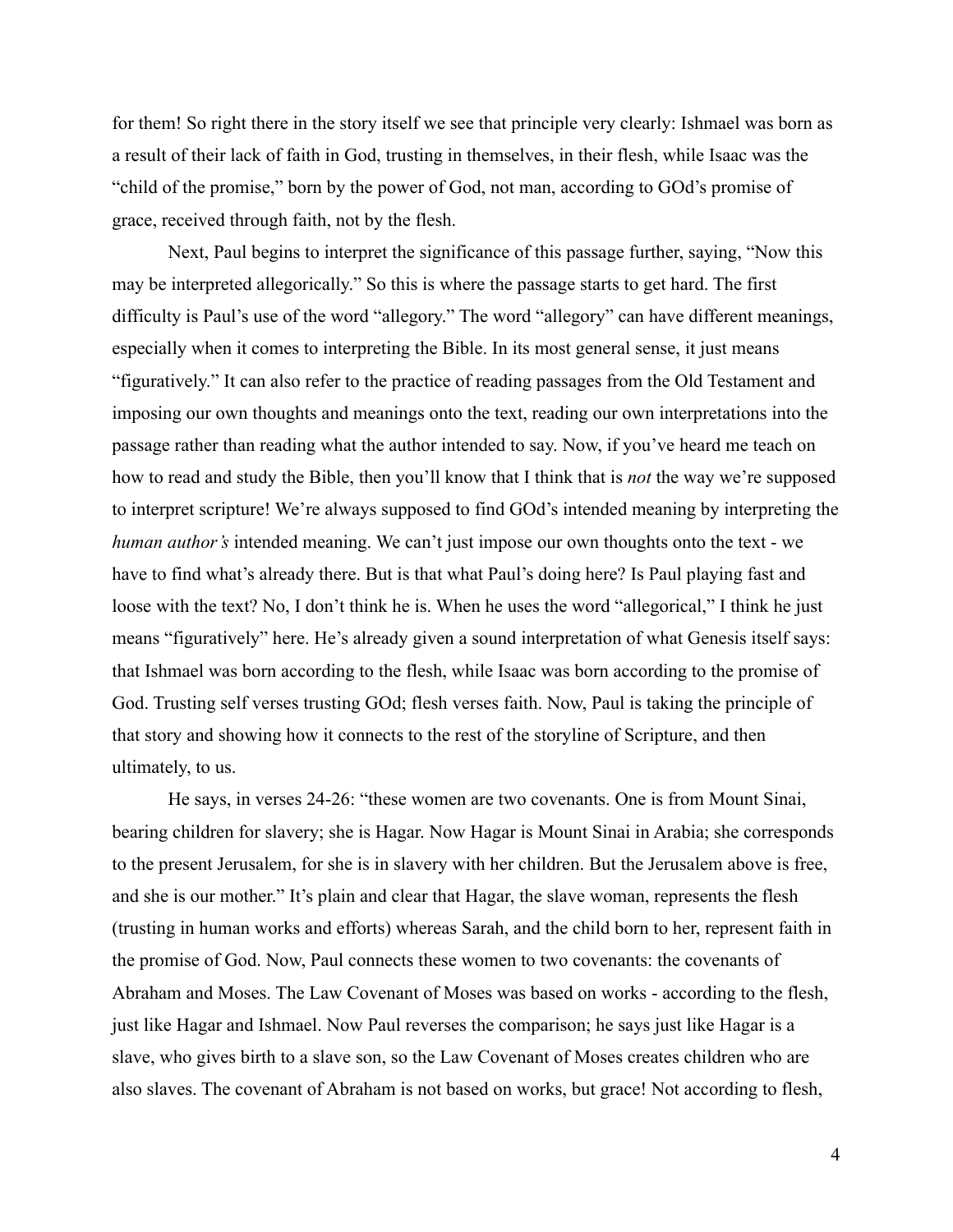but faith! Paul connects the dots for us: "present Jerusalem," that is, ethnic and religious Jews under the Law, are *slaves,* just like Hagar! Israel prided itself on being Abraham's sons - yet Paul is shockingly saying here, you may physically be Abraham's sons, but you're not *children of the promise,* you're *slaves*! Why? Because they are slaves to the law and works-based righteousness, living by the flesh. Those who trust in the flesh - in yourself - for righteousness and life with God *never find it;* we can't keep the Law, we can't be good enough, we can't earn life and righteousness; instead, we just earn the curse, judgment, and condemnation. Those who trust in the law are slaves to the law - and therefore, slaves of sin and death. We've seen this very clearly throughout our study of Galatians. But thankfully, there's another option.

By contrast, Sarah, the free woman, corresponds to "the Jerusalem above," that is, heavenly Jerusalem, the true people of God, whom are "free." This represents the Abraham covenant being fulfilled in the New Covenant - a covenant of *grace,* which brings freedom from the law, sin, and death! And lest we think Paul is playing fast and loose with the text, Paul proves he is reading scripture rightly, in v. 27, by quoting Isa 54:1, and it's surrounding context. Isaiah speaks of Israel as a barren woman, who lost her husband, who will rejoice because she will finally give birth to children. THe context makes clear this is Israel, who was held captive in exile, as slaves to Babylon and Assyria, because they broke GOd's Law Covenant. Yet, God is promising they will be saved, not based on their obedience, but by GOd's grace, according to promise, not works! Thus true, spiritual Israel will be like the mother, Sarah, who was barren, and gave birth to the child of promise*.*

Therefore, the true covenant people of God, the true spiritual ISrael, the children of the promise, are those who are *born of the Spirit of GOd,* born into Heavenly Jerusalem, united to Christ by grace through faith in the gospel! We become Children of the Promise when we are born again of the spirit, the second we trust in Christ alone for salvation! This is why Paul can say in vs. 28: "Now you, brothers, like Isaac, are children of the promise."

THis passage makes it very clear that there are only *two kinds of people*: Those born of the flesh, and those born of the spirit. Those "born according to the flesh" are these are those who rely on their own works for righteousness; they are slaves to the Law, and ultimately, slaves to sin and death; they trust in themselves, their own good works, their own moral efforts, their religious performance; they're not trusting Jesus to do it all for them. The way of legalism and works-based righteousness is slavery - slavery to the law, slavery to sin, slavery to pride and self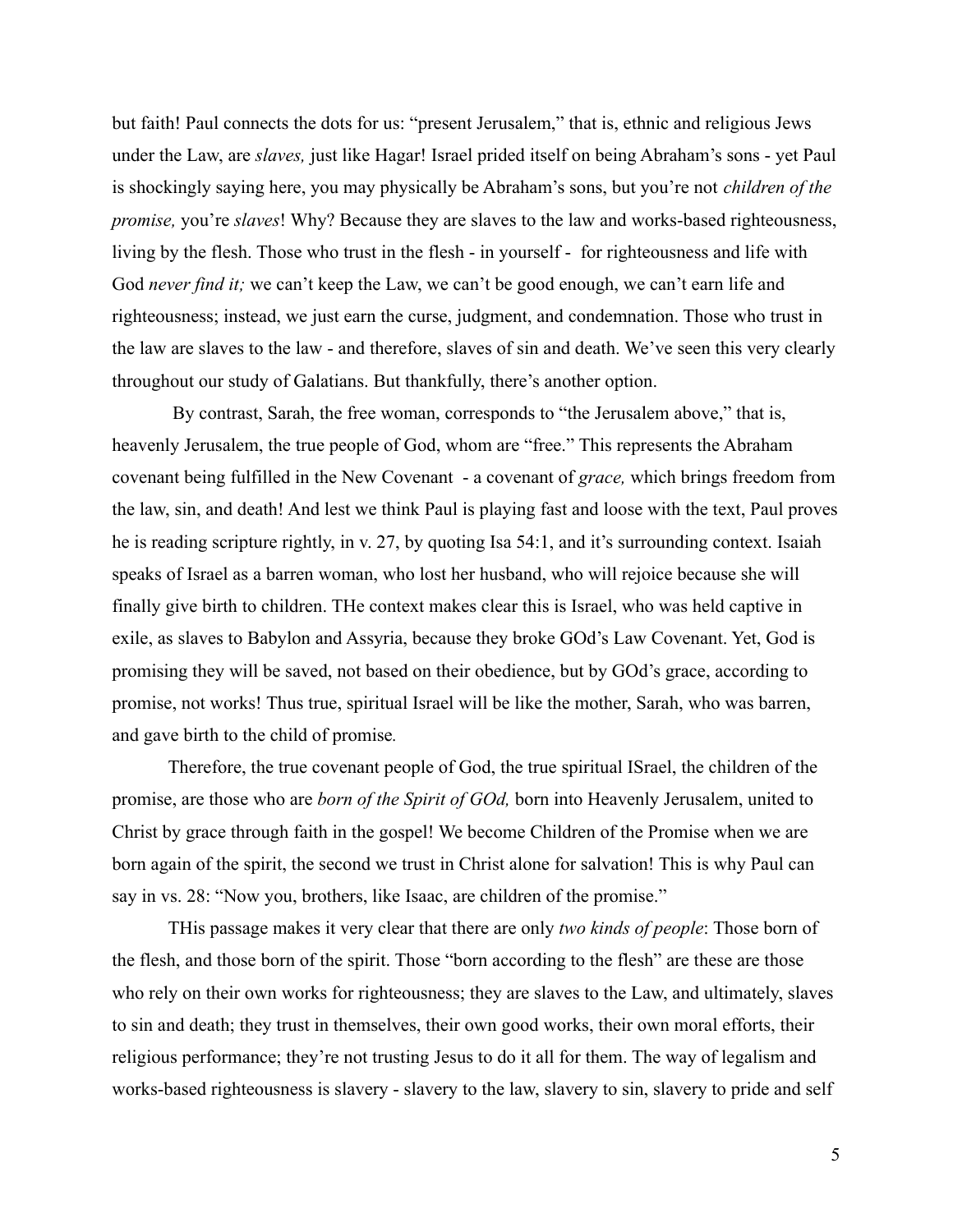and unbelief. Such people may think themselves good and holy, and may even appear to look good on the outside, but they deceive themselves and others; they are not walking in faith in the Lord, but are actually *driven by the flesh.*

Those "born according to the Spirit" are the same as those born to the free woman - the children of promise, those who are born again of the Spirit by grace through faith in Jesus Christ alone. We are no longer slaves but free in CHrist! We are not slaves to the Law, not slaves to sin, but free in Christ. We don't trust in ourselves, our own works, our own will, efforts, or performance - we trust Jesus to do it all for us, through His life, death, and resurrection! We trust in His liberating grace!

So the question for you today is: which group do you belong to? Are you a slave, trusting in yourself and relying on your own works for righteousness? Or have you been set free by the liberating gospel of grace in Christ Jesus?

After making it clear who are spiirtualy slaves and who are spiritually free, Paul now brings this dense theological argument home, applying it to our lives as believers. And the first application we see is…

## **II. The Incompatibility of Spiritual Slaves and Free Children of Promise (4:29-30)**

So everyone in the world is divided into these two groups: either slave or free; either of the flesh or of the Spirit. And these two types of people aren't compatible with each other - there isn't room for both in the kingdom of God.

Paul first makes this point negatively, in v. 29: "But just as at that time he who was born according to the flesh persecuted him who was born according to the Spirit, so also it is now." Paul goes back to the story of Isaac and Ishmael, specifically to Gen. 21, where Ishmael, the son of the slave woman, is "laughing" and mocking Isaac, the child of the promise. Paul's point is that the same principle will continue to be true,both in Paul's day, and in ours: those who rely on the flesh (the law, works-based righteousness) persecute the children of the promise, who rely on God's grace through faith alone.

THe point for the Galatians is that the false teachers (Judaizers) who were trying to get them to become slaves of the Law were actually born of the "flesh" and were "persecuting" the Galatian believers, who were of the Spirit. The applicaton for us is clear: we will be persecuted by those who are bron of the flesh (non-believers) who are slaves to the Law, to sin, and to works-based righteousness.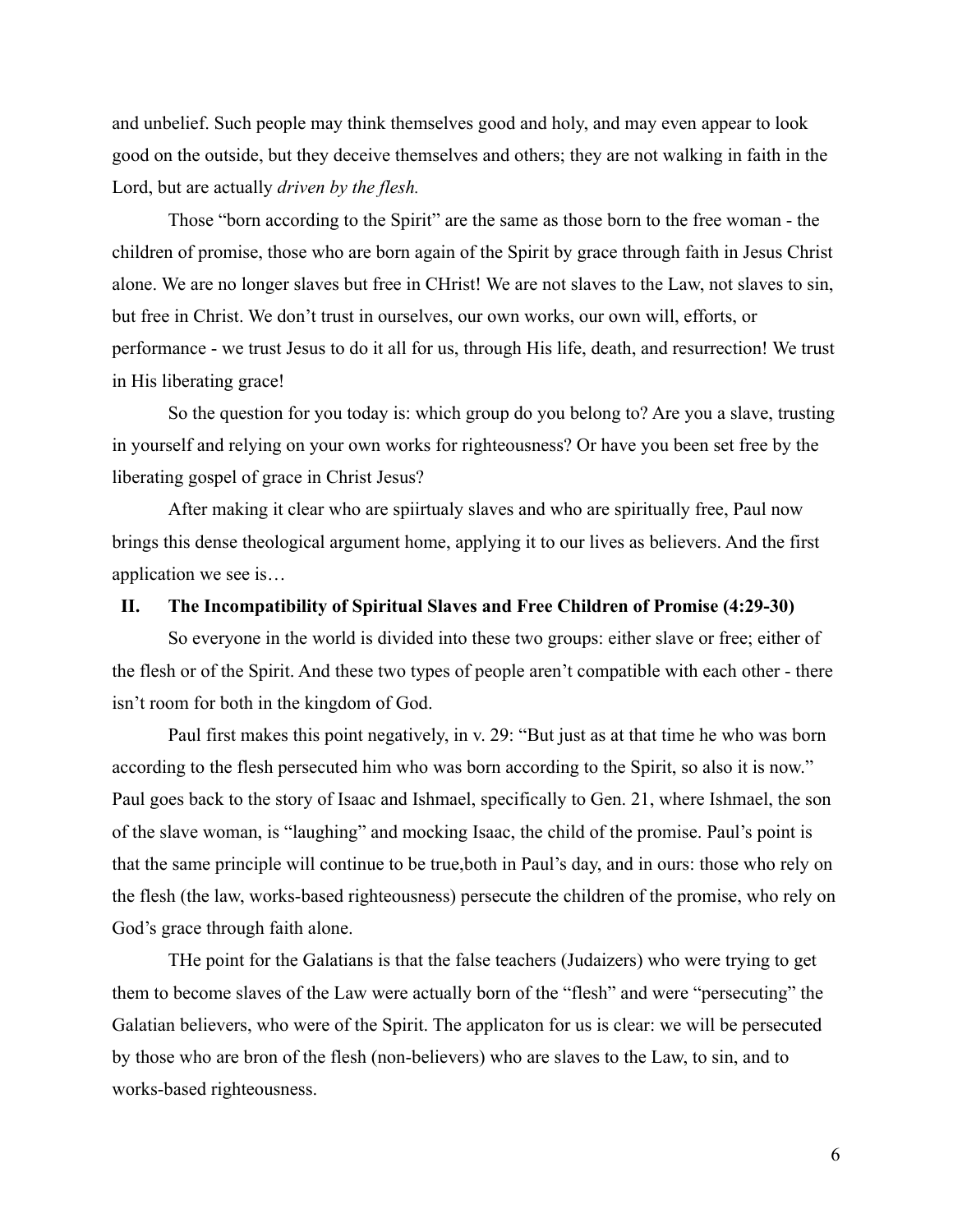There are many who claim to be Christians, sometimes even entire churches, that are legalistic and very harsh, making lots of man-made, non-biblical rules and imposing them on others, making *their own thoughts* the standard of righteousness. As we walk in the freedom of grace that the gospel brings, there will be those who claim to be Christians yet bitterly despise the way of grace and harshly berate us for not following the way of legalism. But righteousness doesn't come from man-made notions of morality; it comes from being united to Christ by grace through faith alone!

And this means that the true covenant community of GOd's people is made up of the children of promise, those born of the spirit through faith in Christ, not those born of the flesh who are slaves to their own works. This is why Paul gives the quotation and exhortation in v.30: "But what does the scripture say? 'Cast out the slave woman and her son, for the son of the slave woman shall not inherit with the son of the free woman.'"

It's like the Western movie cliche, where the sheriff and renegade outlaw face each other in the middle of the town for a duel. With hands on holsters, one of them says, "This town ain't big enough for the both of us." The upright Sheriff and the outlaw bandit can't just peacefully be part of the same town together and just get along; the outlaw breaks the law, the Sheriff keeps it, and this means the Sheriff has to lock the bandit up in jail and enforce justice; either that, or the bandit has to run the Sheriff out of town. THe town isn't big enough for both of them. The outlaw and the Sheriff are incompatible with each other.

And so it is in the New Covenant community: there isn't room for both legalistic works-based righteousness *and* the freedom of the true gospel! Only those who rely on faith in Christ alone receive the inheritance of eternal life. And it is our job, as believers, to make this *explicitly clear* in the context of the local church community. This passage reminds us of the importance of *regenerate church membership -* that is, the importance of making sure that every single person that *joins the church* is, as far as we can tell, truly a believer, truly understanding and trusting in the one, true gospel. Being apart of the church isn't just for anyone who wants to join; it's only for those who are born of the Spirit, not the flesh; it's only for Christians, those who are not trusting in themselves or their own works for salvation, but are trusting in the gospel promises of God alone! ANd that's *not* because we want to be stuck-up and exclusive - not at all! It's because we really believe that *only those who trust in Christ alone will truly be saved from their sins!* Therefore, it does no one any good for us to give anyone false assurance. Instead, we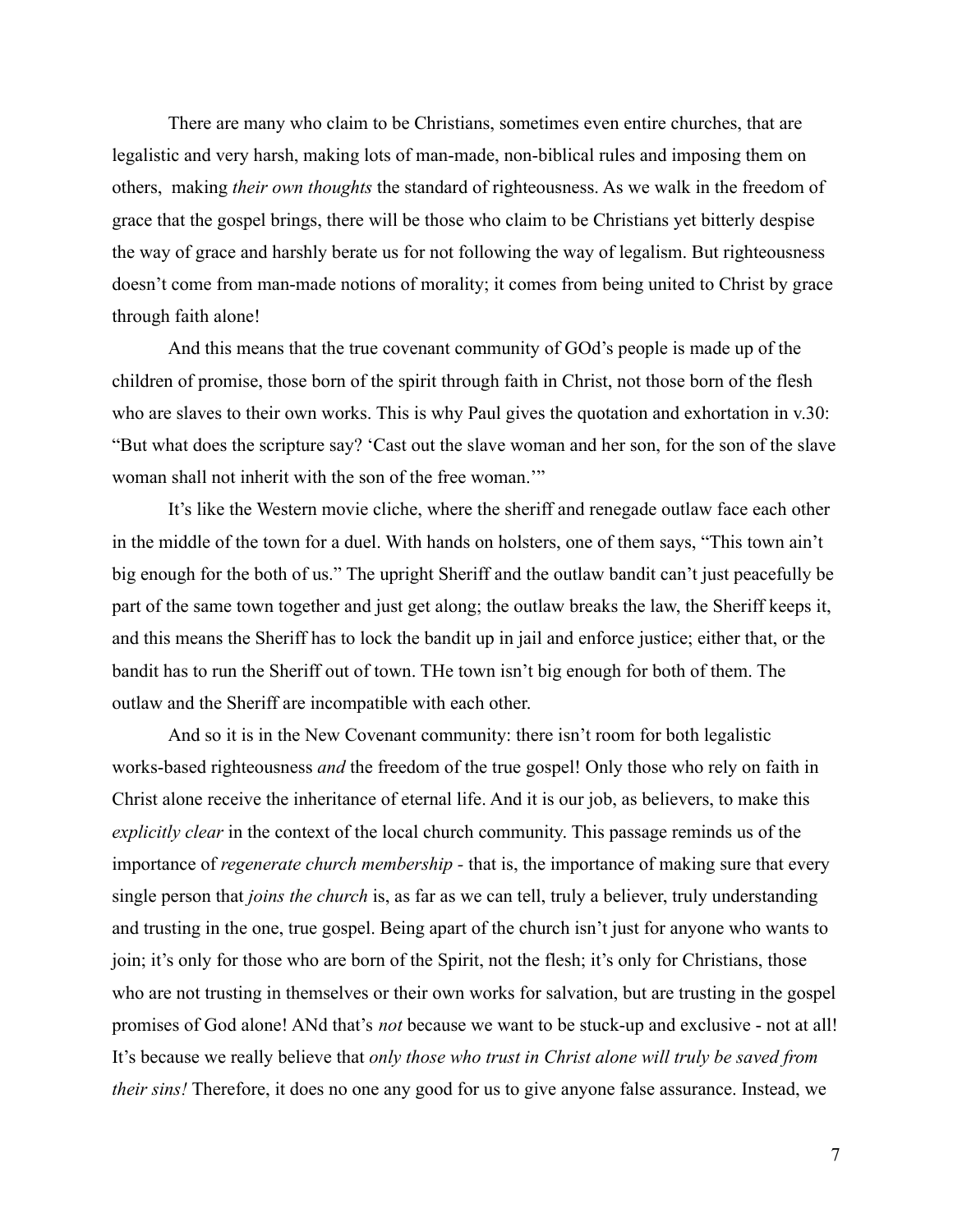want membership to mean something. This is why we take membership seriously here; it's why we encourage people not just to attend, but to consider joining; and it's also why we have a membership class and a process for joining. When someone says they want to join, we must do due diligence to make sure they truly understand the gospel and give a credible profession of faith.

When someone becomes a member, or remains a member, we as a church are putting our *stamp of approval* on their profession of faith, saying that we vouch for them as a true believer! And this is so important because the gospel must be what most fundamentally defines us - both as individual Christians, and as a church. We must make very clear that works-based righteousness and legalism have no place in our hearts or church community, so that we can instead walk in the freedom of the gospel. WHich brings us to our final point…

## **III. We Must Reject Works-Based Righteousness and Stand Firm in the Freedom of the Gospel (4:31-5:1)**

The passage ends by reminding us who we are in Christ and giving us an exhortation to live in light of this gospel reality. It says, "So, brothers, we are not children of the slave but of the free woman. For freedom Christ has set us free; stand firm, therefore, and do not submit again to a yoke of slavery." We are the "free children" of promise, born by the Spirit, through faith in Christ; we have been set free for freedom - to live in the freedom of the gospel! Paul's gives us two exhortations for how to live in light of who we are in Christ - as those set free.

First, we must "stand firm" in the freedom of the gospel. We must be resolute in our conviction of the truth of the gospel - the good news of free grace through faith in the finished work of Jesus Christ alone - no matter what opposition we receive from others, from Satan, or even our own flesh. We must constantly remember and proclaim that we are free from the law's demands; we're justified by faith, not works! Secondly, Paul says, "Do not submit again to a yoke of slavery." Therefore, we must *put to death* and avoid at all cost all forms of legalism and works-based righteousness in our own hearts and minds, every single day. And yet, the temptation towards slavery can be quite subtle.

We are all so prone to slip back into legalistic ways of thinking. We are so prone to begin thinking that our standing before GOd is based on our own obedience or disobedience. We're so prone to live by flesh, to root our identity in *what we do* rather than *who we are in Christ*! And Satan loves to get us to forget who we are in CHrist. When Satan accuses us of being sinners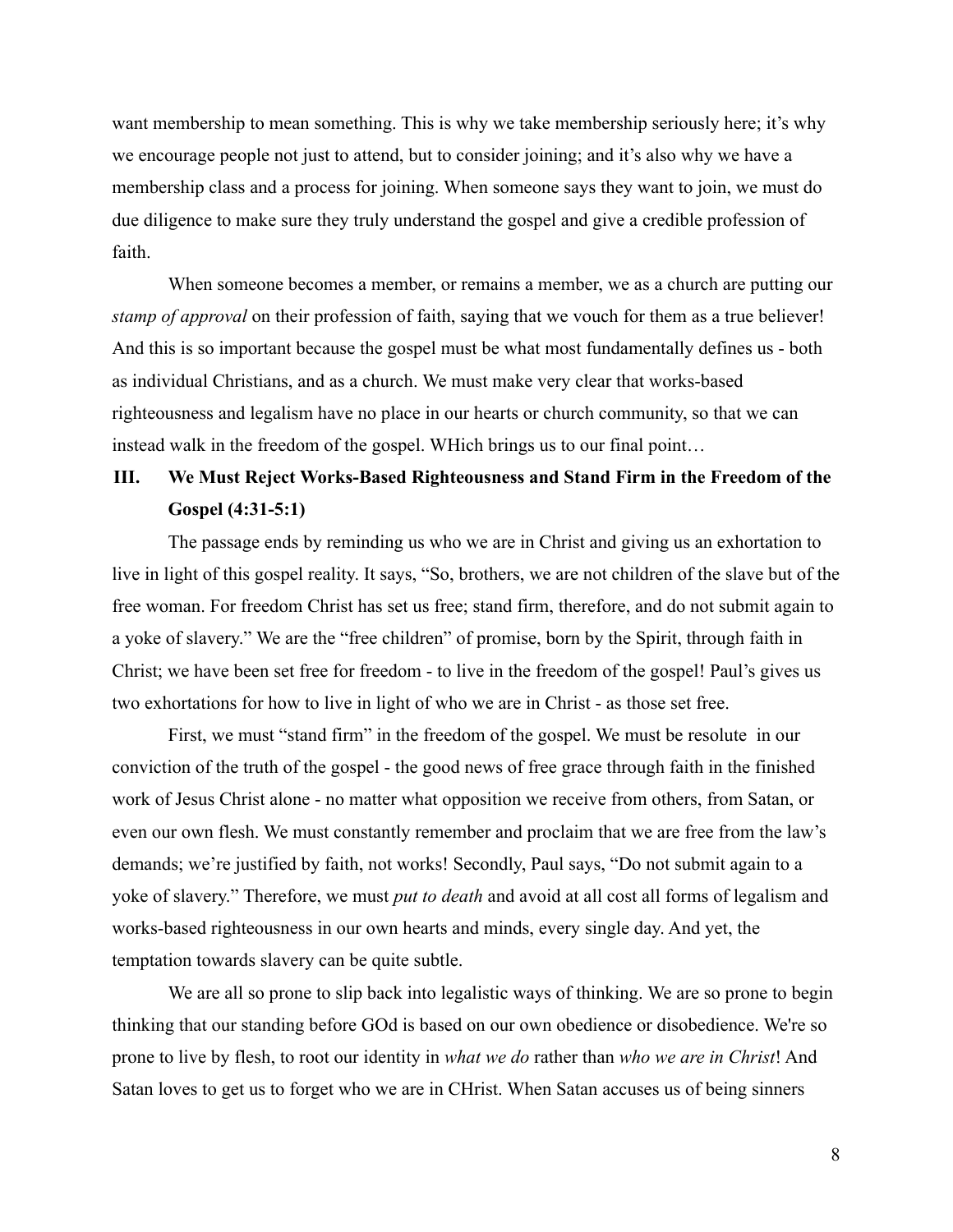who deserve God's wrath, we're so prone to forget the good news of the gospel, that Christ has already paid the penalty for our sin and set us free! We start to think, "Yeah, Satan's right. I'm a sinner. I keep failing over and over again. I keep doing the wrong thing. Of course God is still mad at me. Of course I'm not good enough to show my face in church. Of course God doesn't want anything to do with me." But that's not true! That's forgetting the gospel! When you're aware of your sin, and wracked with guilt and shame, and you start to think, "I need to show God how sorry I am by cleaning my act up and start being better, so that God will forgive me and keep loving me," reject that as anti-gospel! When you feel guilt and shame, look to the cross and believe that Christ bore the full penalty of the Law for you! You are *free* from the Law, free from guilt and shame, by grace through faith in Jesus Christ!

We're tempted to fall back into slavery, thinking, "I gotta obey more; I gotta read the Bible, pray, go to church, give, and serve more or else I'm not gonna be saved, and God's not going to love me, or He's going to curse me." That's slavery to the flesh! Instead,e must steadfastly remember the truth of the gospel - that we have been set free! That we are children of promise, born of the spirit! Based not on anything we do or don't do, but purely based on what Jesus Christ has done for us! We don't obey out of fear; we don't obey in order to earn righteousness. We can't earn our freedom. But we don't have to - Christ has freed us by His blood! This means we are *free to obey as sons, not slaves!* We obey *because* we are free! Therefore, let us walk in the freedom of the gospel! Let us *fight* all legalistic ways of thinking!

This is why it is *so important* for us to constantly be reminded of the truths of the gospel, that Jesus paid the penalty for our sins, that Jesus's righteousness is our righteousness,simply through faith in God's promise! THis is why it's so important that we preach the gospel *to ourselves and each other, constantly!* THis is why it's so important that we remember, sing, pray, preach, teach, read, and believe the gospel day after day, week after week! Our hearts are prone to wander; our flesh is prone to go back to slavery. Therefore, brothers and sisters, let us not go back to slavery; let us put legalism and works-based righteousness to death; let us stand firm and live in the freedom of the gospel!

And one great tool God has given us in helping us remember the truth of the gospel is the gift of Communion. So if you're trusting in the gospel of grace through faith in Christ alone this morning, as a baptized believer in good standing with a gospel preaching church, then we invite you to come to the table with us in just a few moments, as we publicly profess our faith in this